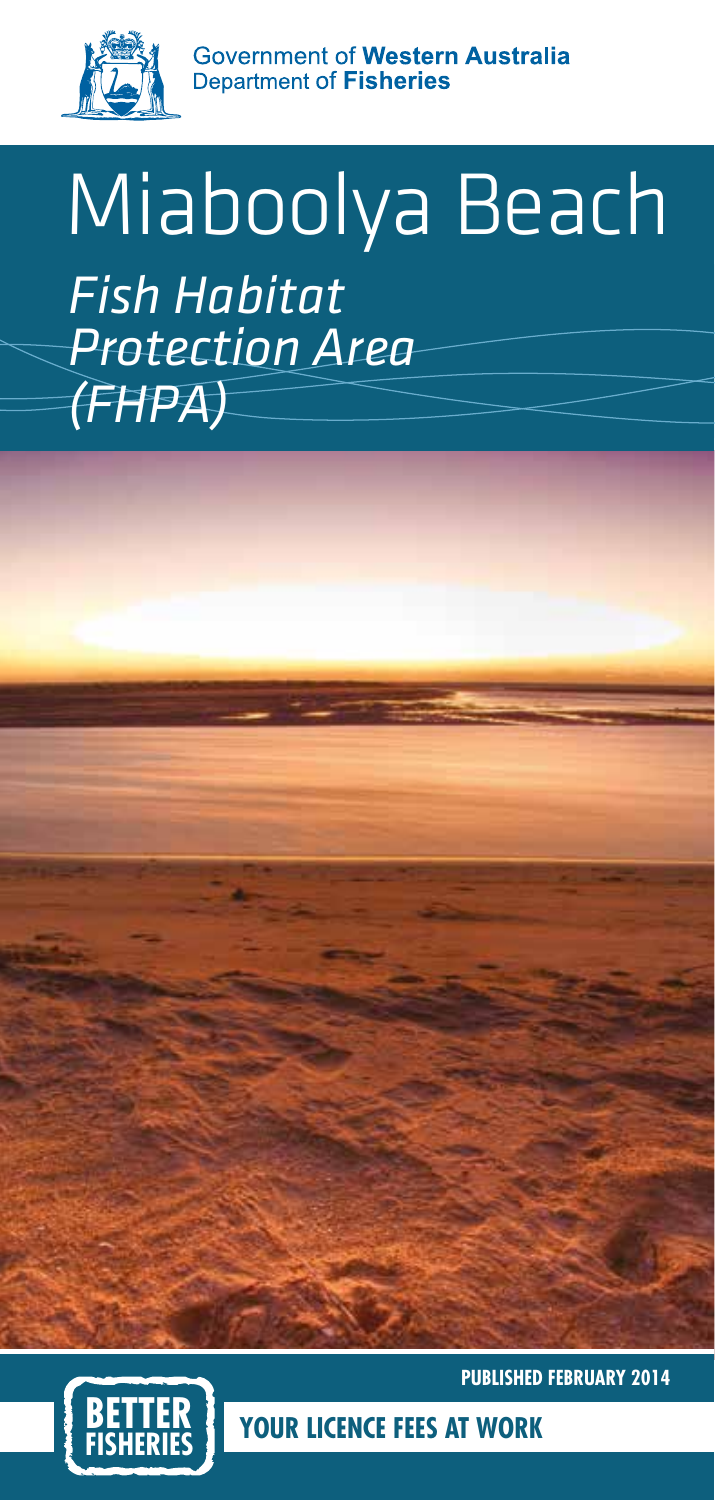# **Contents**

| Miaboolya Beach FHPA1             |  |
|-----------------------------------|--|
| What is a fish habitat protection |  |
| Where is Miaboolya Beach? 2       |  |
| Gascoyne Coast Bioregion2         |  |
| About Miaboolya Beach4            |  |
|                                   |  |
| The enriching waters of           |  |
|                                   |  |
|                                   |  |
|                                   |  |
|                                   |  |
|                                   |  |
| Sand dunes and mangroves 7        |  |
|                                   |  |
|                                   |  |
|                                   |  |
|                                   |  |
|                                   |  |
|                                   |  |



**Cover** Miaboolya sunset Photo: Peter Jecks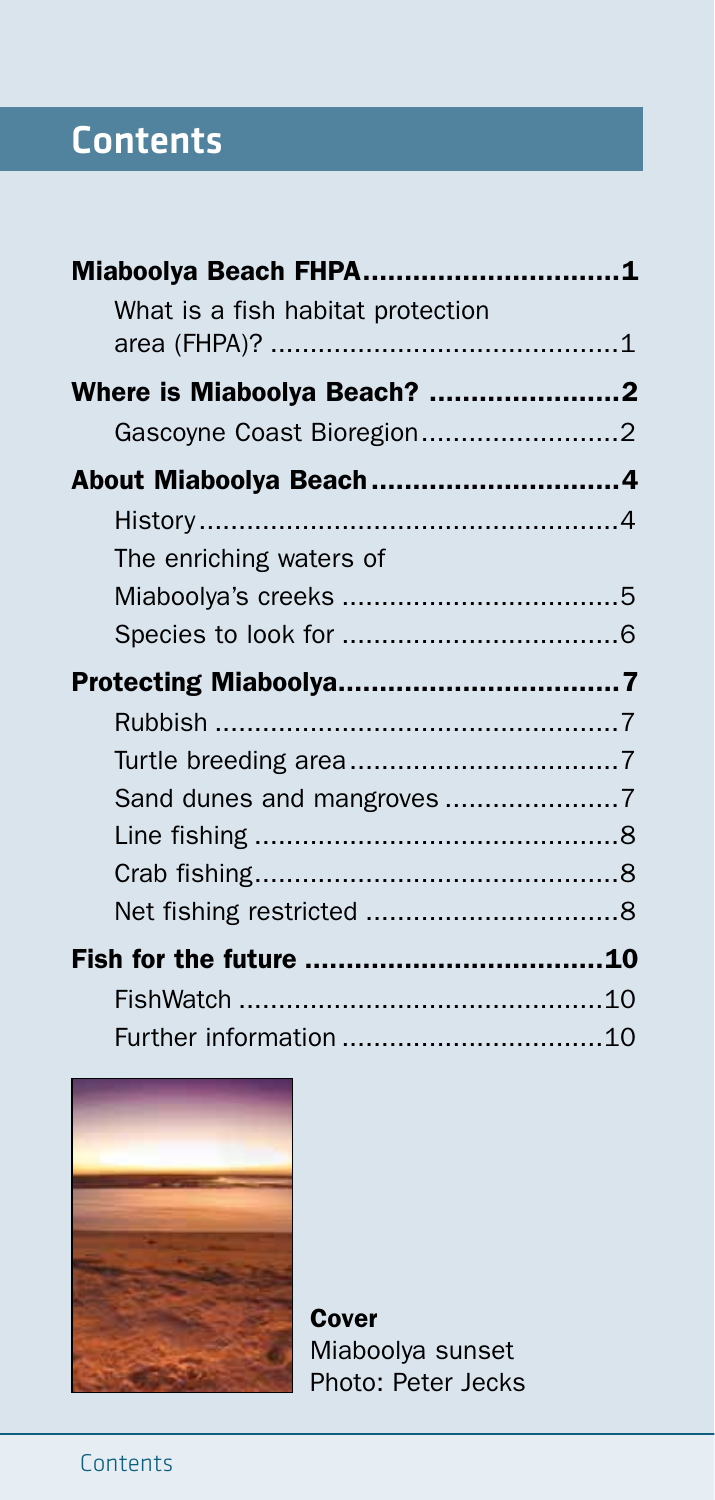# Miaboolya Beach FHPA

Miaboolya Beach is part of the Gascoyne River delta and home to a rich array of species and habitats – including an important fish nursery. Popular with locals and tourists for recreational fishing, crabbing and swimming, it is also culturally significant to Aboriginal people.

#### What is a fish habitat protection area (FHPA)?

An FHPA is a location declared by the Minister for Fisheries as having exceptional ecological and community significance and so deserving special management to ensure its long-term sustainability.

Special rules regarding fishing and other activities apply in most FHPAs.



Photo: Matt Stadle Photo: Matt Stadler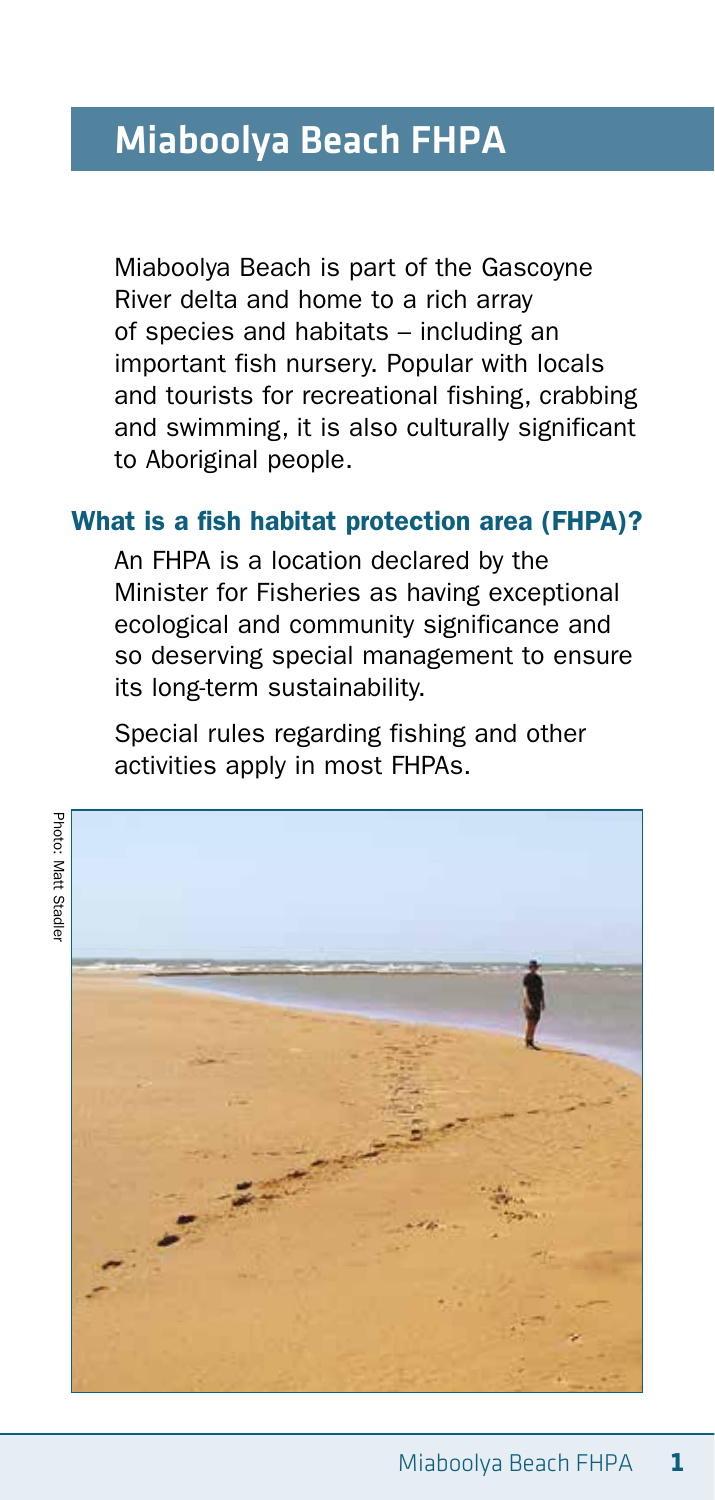### Where is Miaboolya Beach FHPA?

Miaboolya Beach FHPA is 16 kilometres by road north of Carnarvon (see map below). It includes nearshore waters, mangroves, seasonal creeks and salt marshes up to the high water mark from South Bejalong Hill. south to the Gascoyne River mouth.



#### Gascoyne Coast Bioregion

Miaboolya Beach is part of the Gascoyne Coast Bioregion (see map right).

In this area, a mix of tropical and temperate marine conditions is reflected in the local fish species.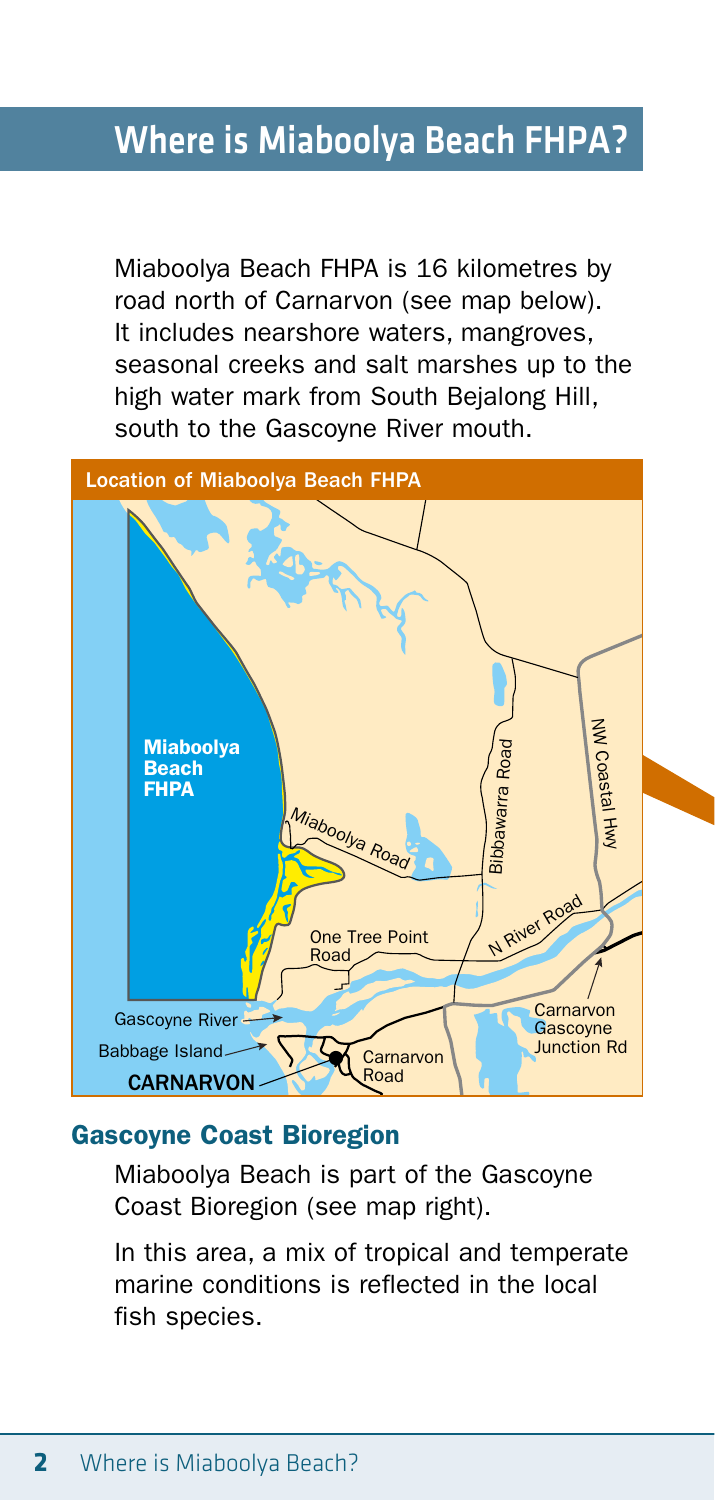To the north, near Exmouth, tropical species such as emperors and mackerel dominate. Farther south, temperate species such as tailor and whiting occur.

A major influence in the distribution of species and their spawning success is the Leeuwin Current. This warm, tropical current flows south from Indonesia and down Western Australia's coast.

While the current varies greatly from year to year, it strengthens in March to April, carrying free-floating larvae, and many tropical species, down the west coast.

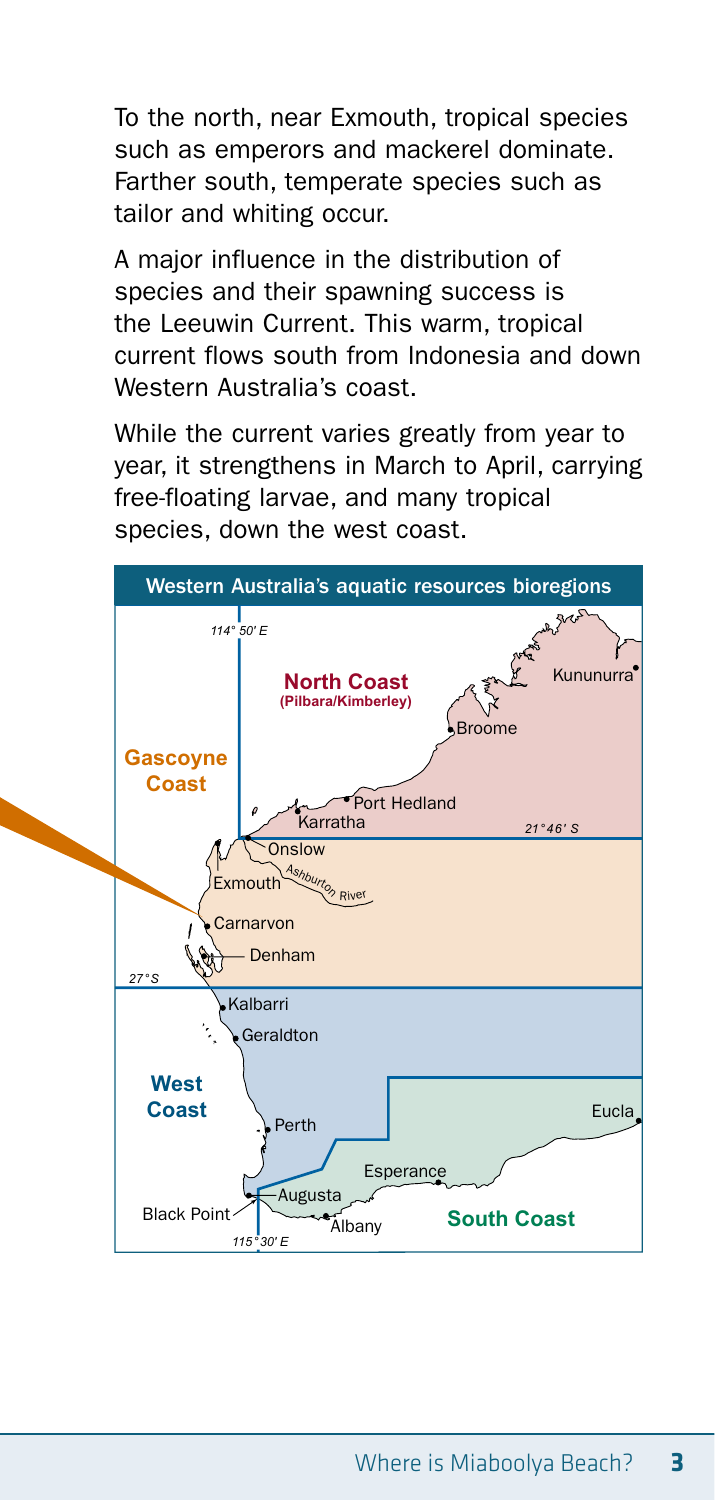## About Miaboolya Beach

#### **History**

In the 1990s, joint research by Carnarvon Senior High School students and Department of Fisheries scientists showed that Miaboolya was a major nursery for fish, including many species important to commercial and recreational fishers.

Following concerns about the environmental degradation of the mangroves and possible overfishing, the school proposed that the area be conserved.



After extensive consultation, Miaboolya Beach FHPA was created on 17 April 2003. School students and other community members have continued to help conduct useful research to oversee and implement sustainable management of the FHPA.

#### *Cultural importance*

Local Aboriginal people value Miaboolya Beach as a traditional place for social occasions and collecting food.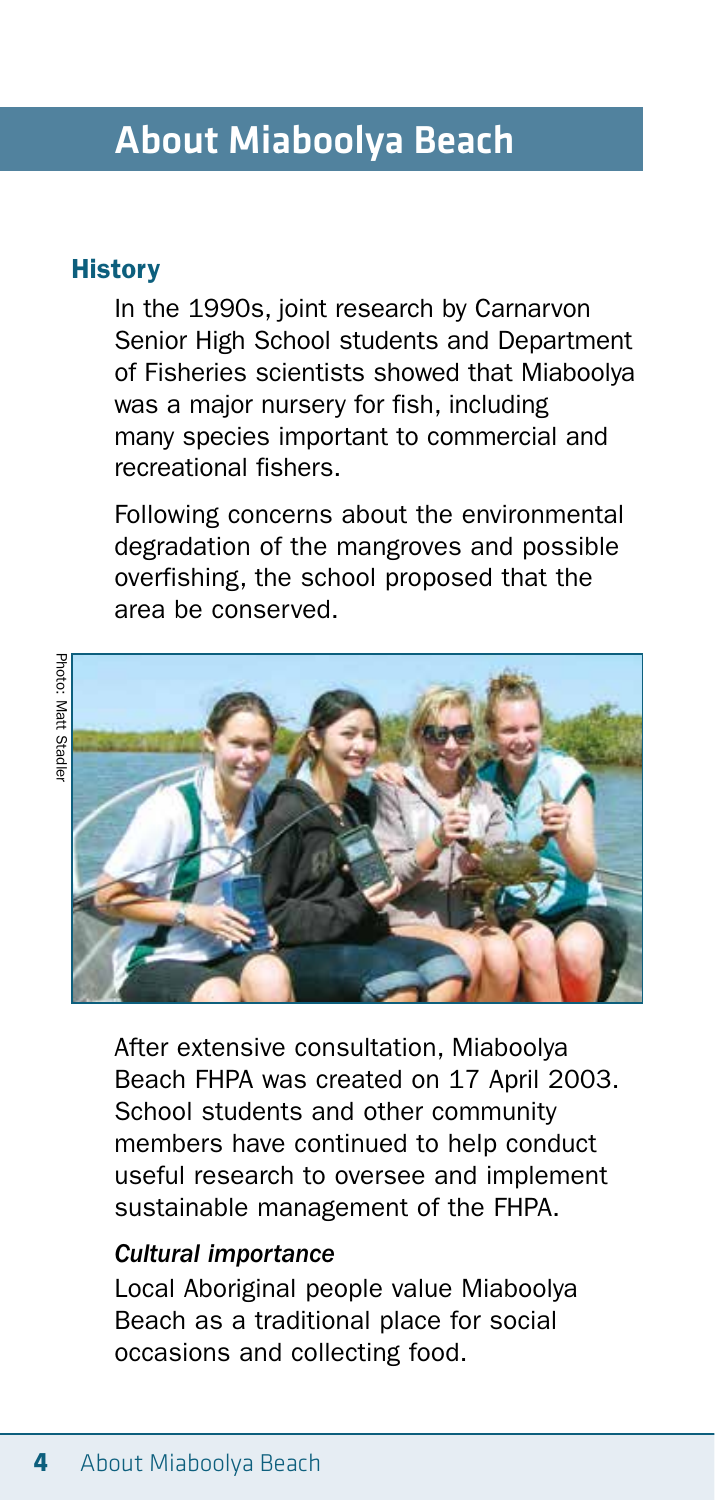#### The enriching waters of Miaboolya's creeks

More than 130 marine species inhabit the Miaboolya Beach FHPA. One reason for such diversity is that Miaboolya's main creek is the only creek in the Gascoyne that is cut off from the ocean by a sand bar for months at a time, creating a coastal lagoon.

In addition, the Gascoyne River drains a vast catchment covering tens of thousands of square kilometres. When it floods, large amounts of fresh water, sediment and nutrients flow through the delta and Miaboolya Creek. This increases plant growth in the mangroves, algal mats and salt marshes, enriching habitats and food sources for aquatic life.

Sediments in the river water also cloud seawater in nearshore areas, enabling young fish to hide from predators. This has further helped Miaboolya to become an important fish nursery and habitat.

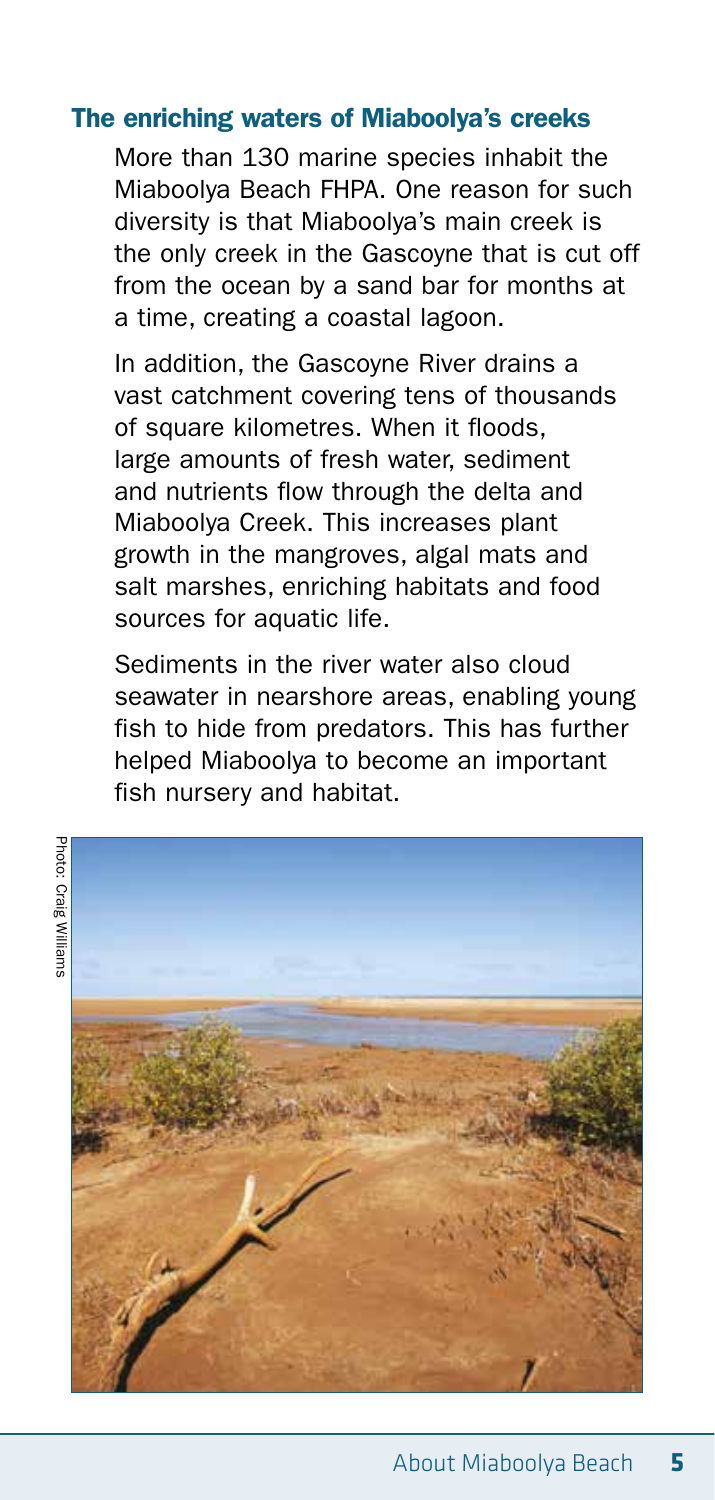#### Species to look for

The nearshore waters of Miaboolya Beach are the only known nursery for tailor in the Gascoyne. At Miaboolya, you may also see mulloway, flathead, giant threadfin, goldspotted rockcod, mangrove jack, western yellowfin bream, dart, yellowfin whiting and goldenline whiting – as well as crustaceans such as crabs, prawns and shrimp.

| <b>Mulloway</b>               |  |
|-------------------------------|--|
| <b>Mangrove</b><br>jack       |  |
| <b>Giant</b><br>threadfin     |  |
| Goldspotted<br>rockcod        |  |
| Western<br>yellowfin<br>bream |  |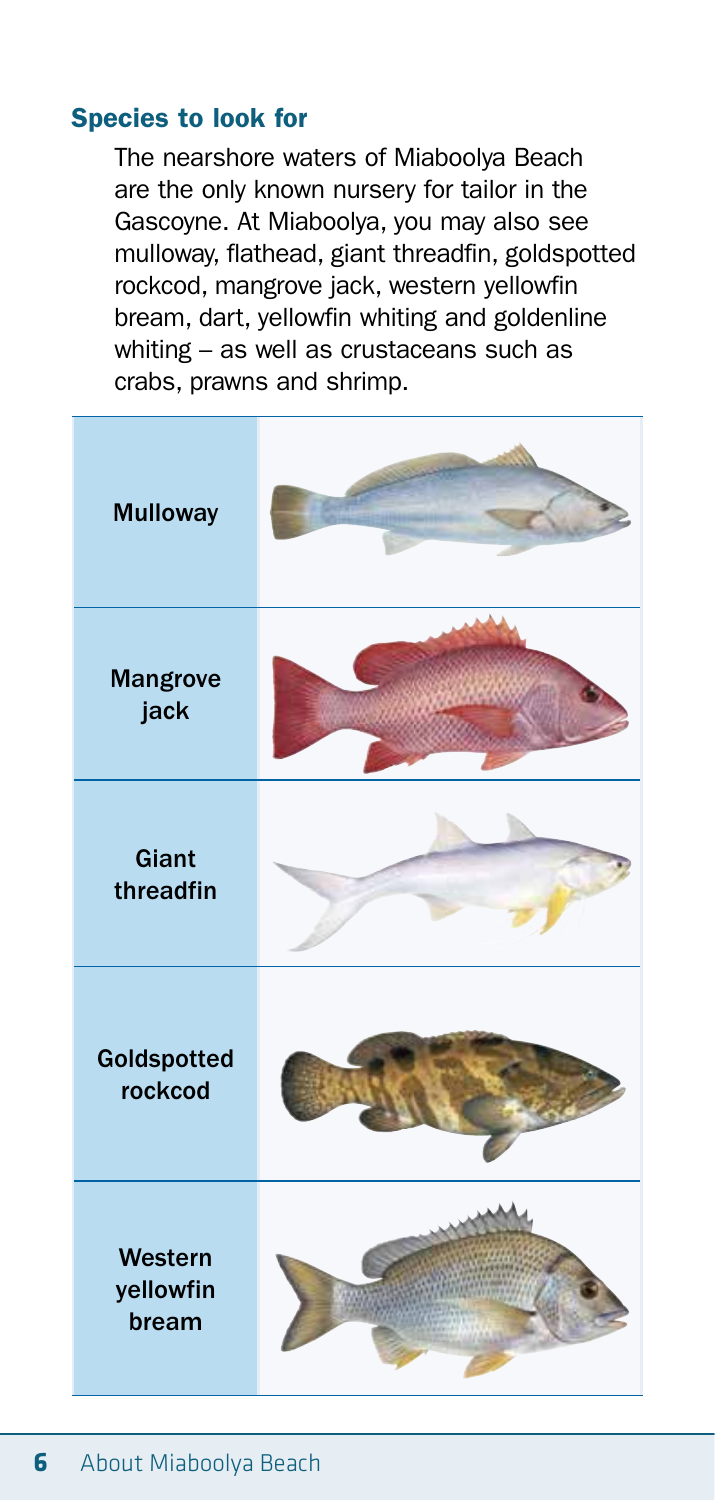# Protecting Miaboolya

The Miaboolya Beach FHPA includes a fragile ecosystem but there are some simple rules that can help protect it for generations.

#### Rubbish

- Take all of your rubbish away with you and dispose of it appropriately.
- Do not throw away fishing line or plastic bait bags – these can kill marine animals, such as turtles and seabirds.

#### Turtle breeding area

Turtles nest on Miaboolya Beach between October and April. If you cannot avoid driving on the beach during these times, you can help by:

- Accessing your favourite area via back tracks and walking the remaining distance to the beach.
- Only driving below the high water mark and during daylight hours.
- Lowering the air pressure in your tyres to reduce wheel rut depth (deep wheel ruts can disorientate hatchlings). This also makes driving easier.

#### Sand dunes and mangroves

Miaboolya's dune and mangrove systems are especially fragile and need to be protected.

- Tread lightly in the mangroves and don't destroy mangrove habitats.
- Do not walk or drive on the sand dunes – keep to existing tracks and drive vehicles on approved tracks only.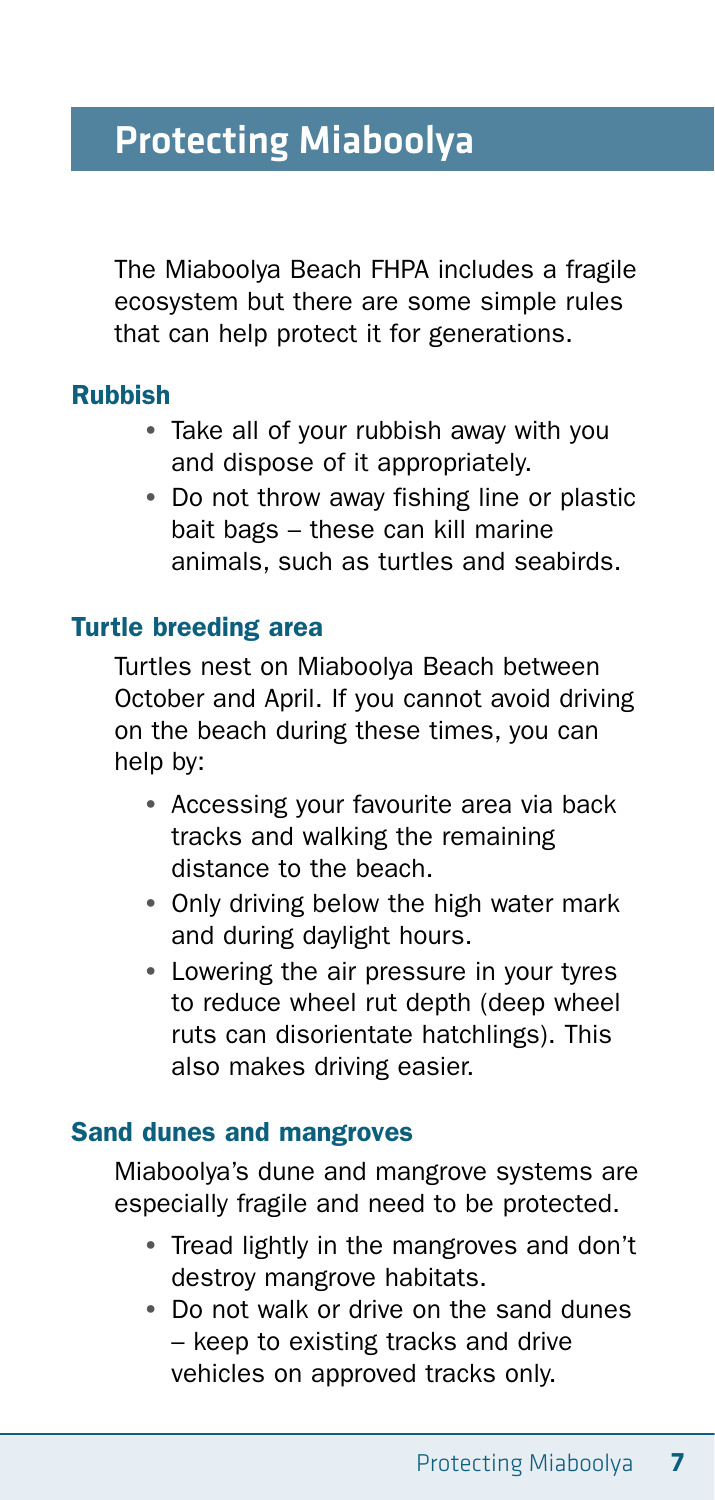#### Line fishing

- Take only what you need and stay within the recreational bag and size limits.
- Return all undersize or unwanted fish to the water carefully and quickly.
- If you intend to keep a fish, kill it quickly and humanely.

#### Crab fishing

• Only wire or plastic scoop nets, drop nets or hand-held blunt wire hooks may be used to catch crabs.



- It is illegal to use crab traps, pots or any dilly nets that entangle the catch. These are strictly prohibited in all WA waters.
- Hooks must not be capable of piercing the crab.
- There is a maximum limit of 10 drop nets per person, or 10 drop nets per boat, regardless of how many people are on board.
- The use of chemicals to help catch or kill fish, including crabs, is strictly prohibited.

#### Net fishing restricted

Recreational fishers may use hand-held scoop nets, dip nets (fish landing nets) and drop nets (crab nets).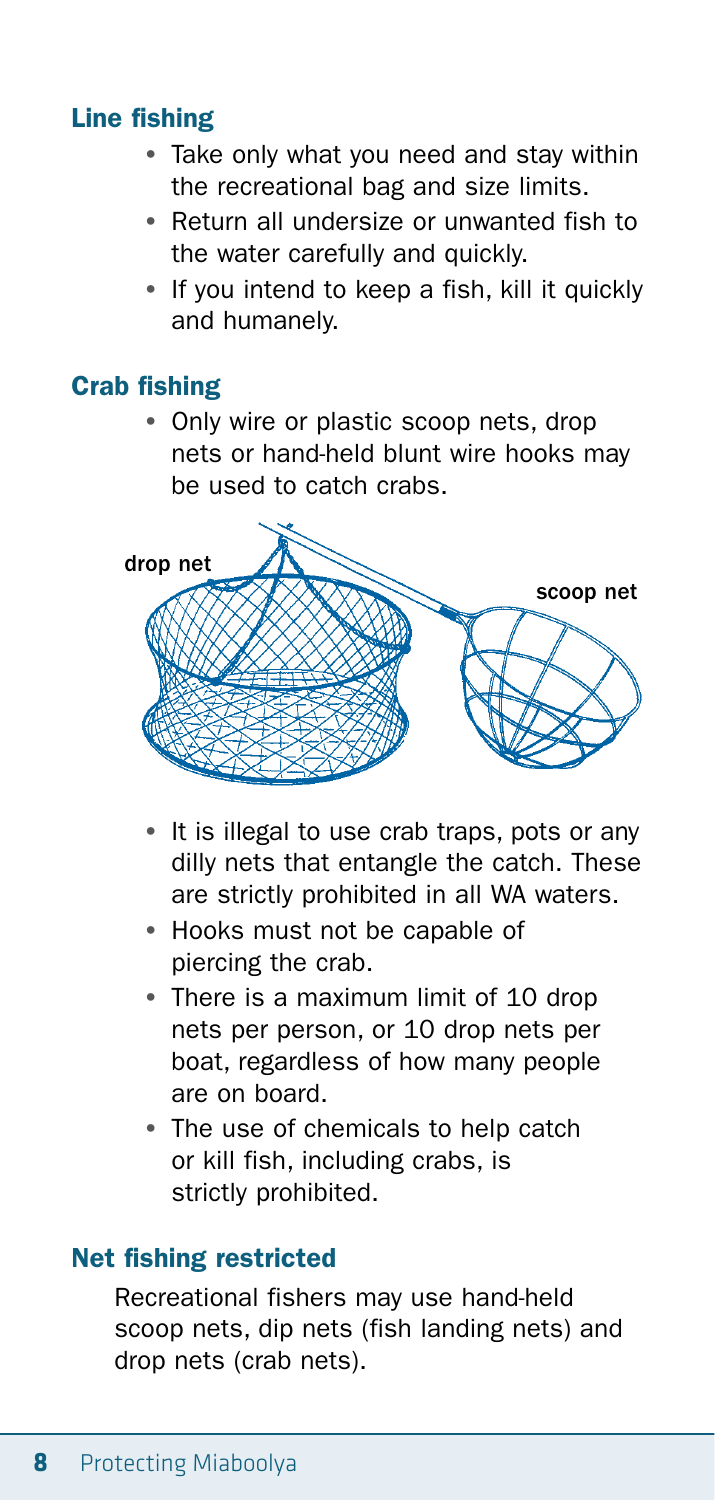They may also use haul nets, set nets and throw nets in the oceanic waters of the Gascoyne Coast Bioregion, provided that they have a recreational net fishing licence, except in the areas listed below:

- All waters of the Gascoyne River, its tributaries and within a radius of 800 metres of each of its entrances into the ocean are closed to netting at all times.
- All creeks from 10 kilometres north of Point Whitmore (including all of Miaboolya's creeks) to five kilometres south of Mangrove Point, including waters within a 400-metre radius of their mouths. are closed to netting at all times.